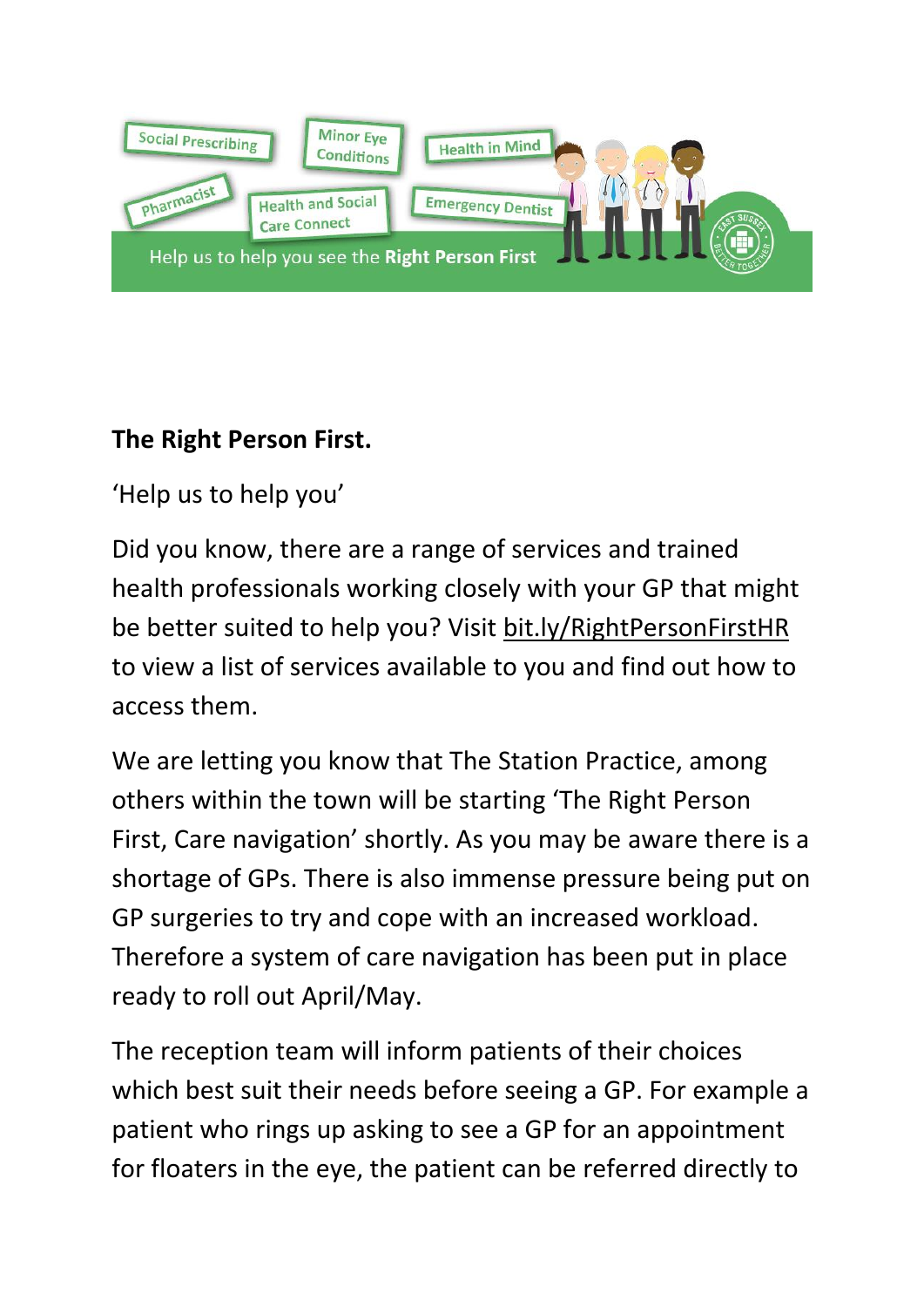MECS (minor eye conditions services) without seeing the GP. Of course, if a patient still wishes to see the GP we will endeavour to give an appointment and the GP will then have a conversation with the patient explaining about the Right Person First care navigation.

The accredited Right Person First care navigation training supports our reception staff to offer patients choices about the service which best meets their needs. The surgeries computer system will have a template with links for the receptionists to work from, ensuring the correct information is given. All of our receptionists have taken this training.

We will be working closely with other services to try and maximize patient choice. The right person first, 1 visit instead of 2 to a healthcare professional being the optimum outcome.

The Right Person First care navigation programme is part of a wider area of work to develop multi-disciplinary primary care teams and to support patients to quickly and easily access the most appropriate service for their needs. Practices increasingly have a wider range of clinicians within the surgery and we are investing in additional primary care services which people will be able to access directly.